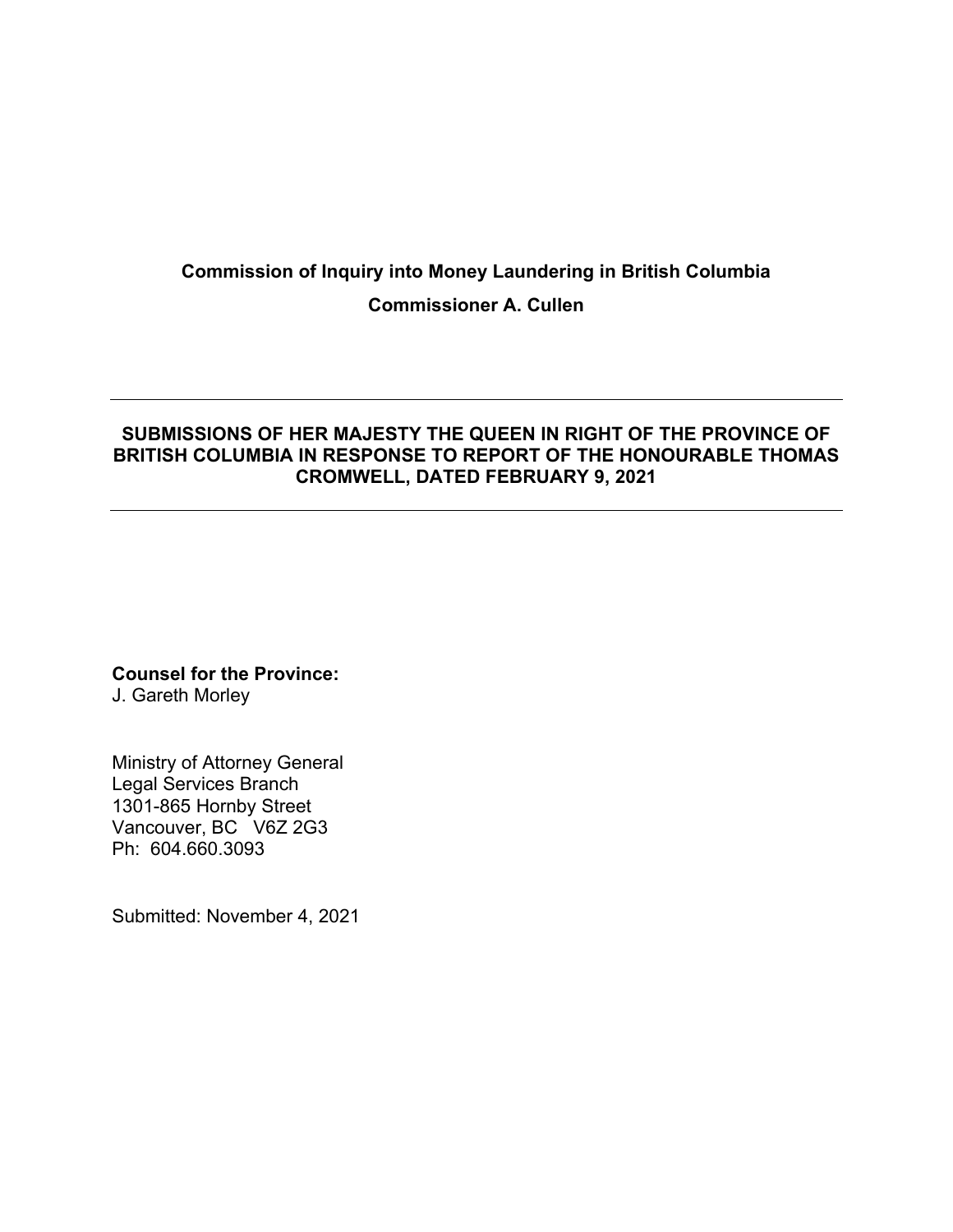# **TABLE OF CONTENTS**

| PART II - Relationship Between the Mandate of the Commission and Issues of             |
|----------------------------------------------------------------------------------------|
|                                                                                        |
| PART IV - Framework for Analysis – Canadian Charter of Rights and Freedoms4            |
| PART V - Submissions on Opinion of the Honourable Thomas Cromwell  5                   |
| The Charter and the Provision of Information in Civil and Administrative Proceedings 8 |
|                                                                                        |
|                                                                                        |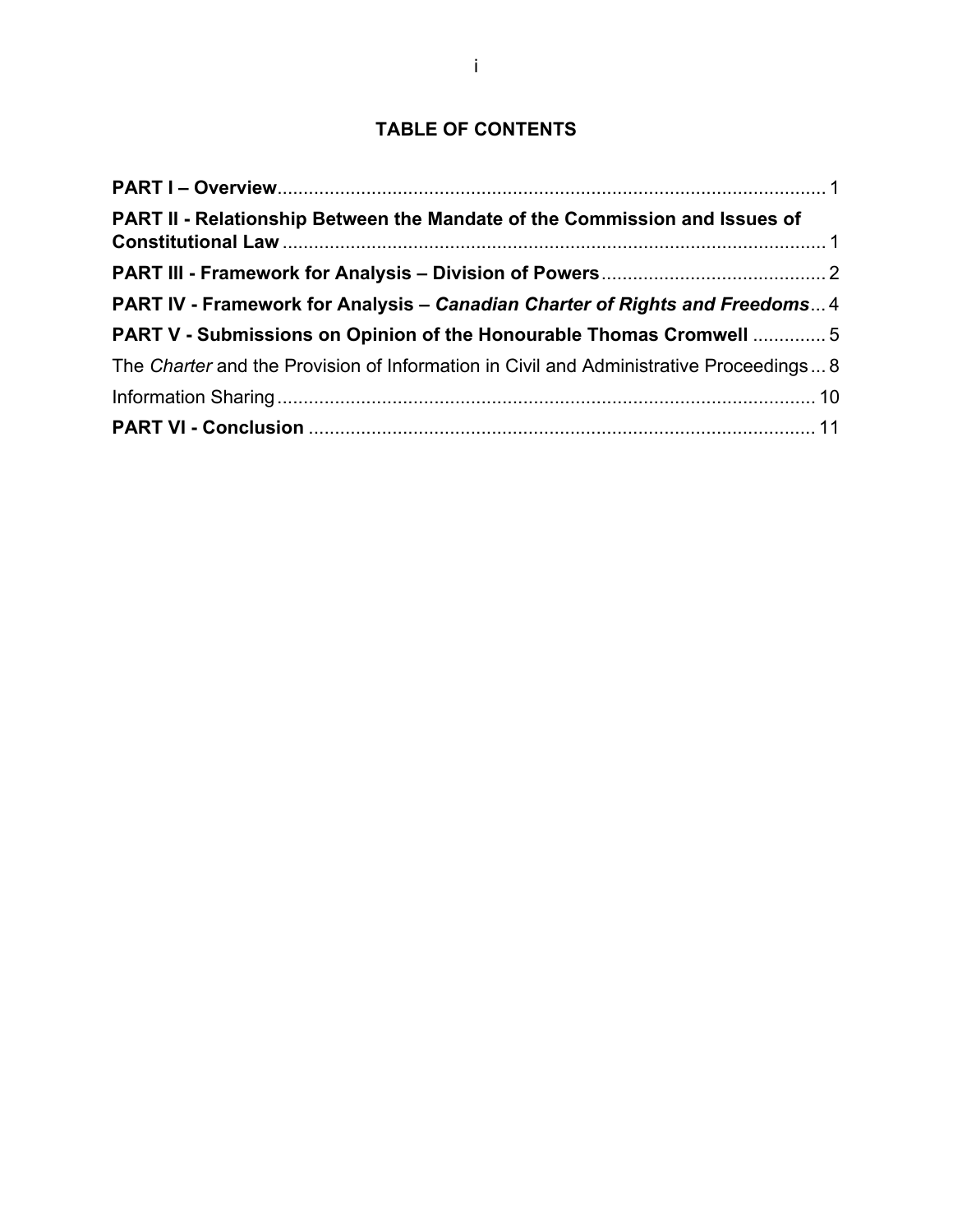#### **PART I – Overview**

1. The Province of British Columbia (the "Province") provides the following submissions in response to the opinion of the Honourable Thomas Cromwell, dated February 9, 2021 (the "Cromwell Opinion").<sup>1</sup>

2. The Province will (a) address the scope of the Commission's mandate to address constitutional issues; (b) outline jurisdictional issues in respect of pre-proceeding disclosure orders in support of civil forfeiture or a similar processes; and (c) identify points of disagreement with the Cromwell Opinion.

## **PART II - Relationship Between the Mandate of the Commission and Issues of Constitutional Law**

3. As stated in paragraphs 15 to 17 of its non-gaming sector reply submissions dated August 6, 2021, the Province submits that the Commission should decline to opine on constitutional issues.

4. The Commission has a mandate, pursuant to its Terms of Reference, to make recommendations it considers necessary and advisable, including proposals for provincial legislation. It would go beyond the Commission's mandate to determine – even on the basis of an opinion by as distinguished a former SCC judge as Mr. Cromwell – whether legislation it otherwise thinks is advisable would be upheld as constitutional.

5. If the Commission considers that a policy recommendation raises constitutional issues, it is open to the Commissioner to note that those constitutional issues remain unresolved and recommend an appropriate analysis prior to implementation.

6. If a proposal is advisable from a policy perspective, constitutional issues will have to be addressed first by the Attorney General of British Columbia in his role advising the executive in drafting the law, then by the Legislative Assembly and finally by the courts. A constitutional challenge will necessarily relate to specific legislation and develop a

 $1$  These submissions do not address policy issues and, in particular, do not address whether legislation similar to unexplained wealth orders ("UWO") in the United Kingdom, Australia or the Republic of Ireland should be enacted in British Columbia. These submissions are for the purposes of responding to the Cromwell Opinion only.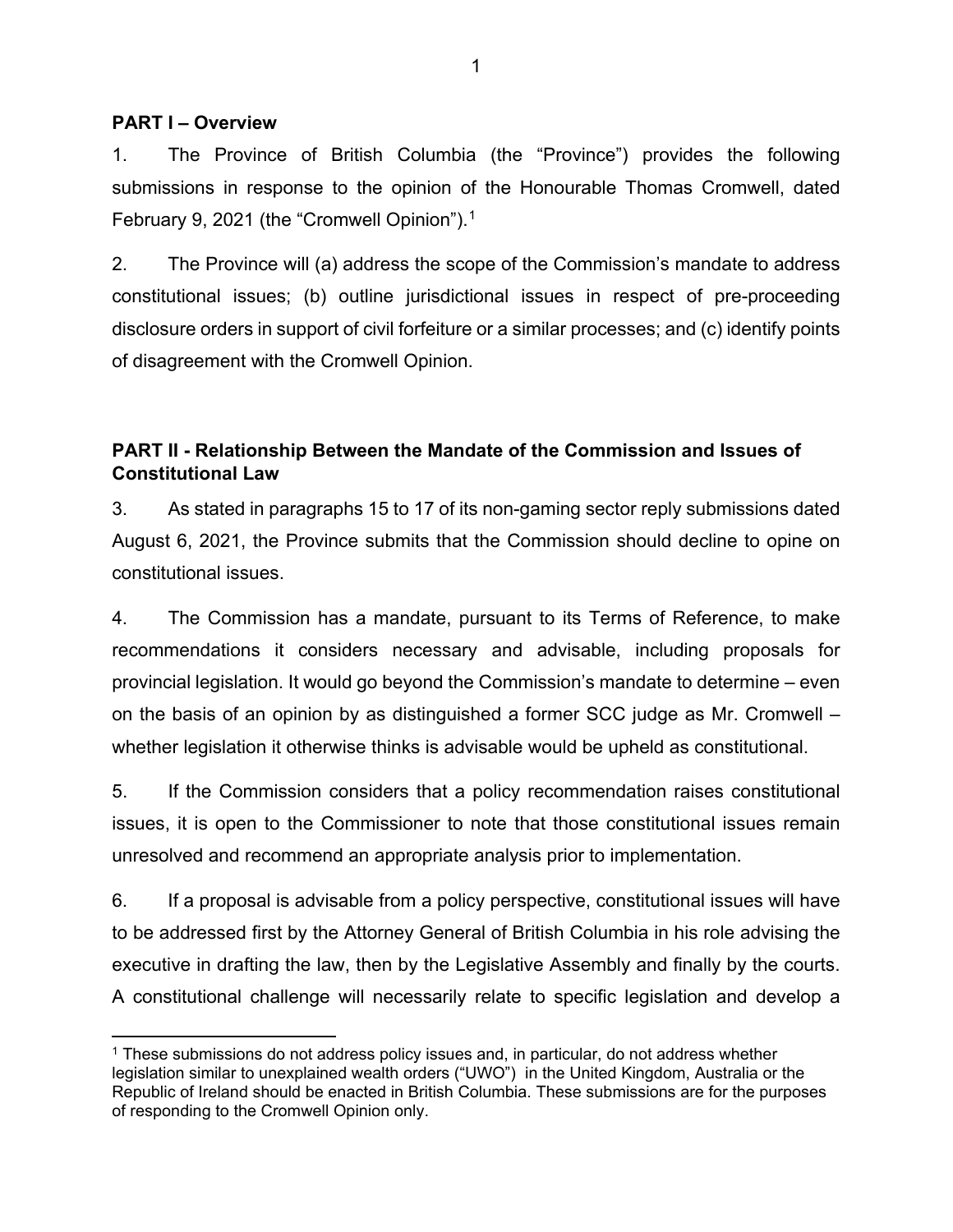factual record for that purpose. It would be premature to foreclose that process except in the clearest of cases.

## **PART III - Framework for Analysis – Division of Powers**

7. Federalism is a foundational principle of the Canadian Constitution.2 The constitutional division of powers is a basic component of the principle of federalism.3 As the final arbiters of the division of powers, the courts have developed specific doctrines. A division of powers analysis includes (a) whether the law is *valid*; (b) whether the law is *applicable* to entities regulated by the other level of government; and (c) in the case of provincial laws, whether the law is *operative* in light of alleged conflict with federal law.

8. *Validity.* This involves a *characterization* of the "matter" of the law, which is also referred to as its "dominant characteristic" or "pith and substance". Once the "matter" has been determined, it must be *classified* as being within a federal or provincial head of power. A law whose pith and substance falls within the jurisdiction of one level of government may affect matters beyond the legislature's jurisdiction. These "incidental" effects may be of significant practical importance. Moreover, some "matters" may not be possible to categorize under a single head of power and may have a "double aspect". Finally, even if the matter of a particular provision of a legislative scheme relates to a head of power within the jurisdiction of the other level of government, if the larger scheme is in relation to a head of power of the enacting government, it may be upheld as "ancillary".

9. *Applicabiliity.* Some laws, although valid, may in some applications impair the core of a head of power of the other level of government, in which case they may be subject to the doctrine of interjurisdictional immunity. However, this is a doctrine of limited application.

10. *Operability.* If a provincial law creates an "operational conflict" with a federal law by prohibiting an act or omission the federal law requires or by requiring an act or omission

<sup>2</sup> *Reference re Secession of Quebec*, [1998] 2 S.C.R. 217, at para. 55

<sup>3</sup> *Canadian Western Bank* at para. 22.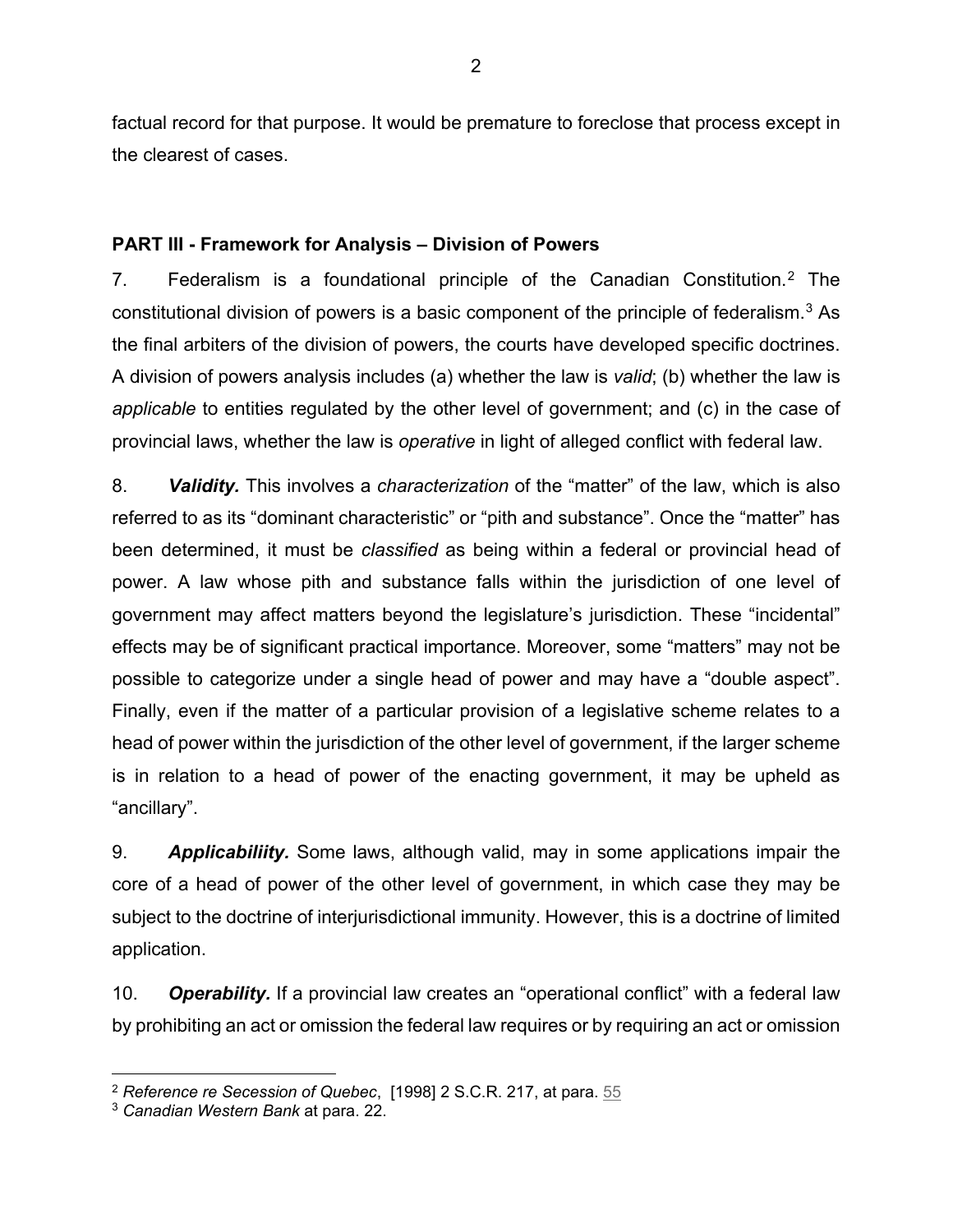the federal law prohibits, it will be rendered inoperative by the doctrine of federal paramountcy. In addition, if the operation of the provincial law would "frustrate the purpose" of the federal law, it is also rendered inoperative. The doctrine of paramountcy must, however, be read narrowly in light of the principle of co-operative federalism.

11. Under sections 92(13) and 92(14) of the *Constitution Act, 1867,* the Provincial Legislature has the constitutional authority to make laws in relation to matters coming within "property and civil rights in the province"<sup>4</sup> and the "administration of justice in the province."5 Criminal law, including criminal procedure, is a federal head of power.6 Gaming and horse racing, real estate, trusts, securities, most financial instruments and regulation of professions, such as the legal and accounting professions are exclusively or largely provincially regulated.<sup>7</sup> Provinces and the federal government share jurisdiction over financial services and corporate law. 8

12. "Property and civil rights" is a very broad power and includes (a) the regulation of industries, except to the extent the regulation addresses what makes them specifically within federal authority, (b) the determination of the legal effects of transactions occurring within the province, and (c) the determination of when a person loses rights to property within the province. The Supreme Court of Canada unanimously found that laws providing for forfeiture of property because they are tainted by crime outside the sentencing process are within provincial jurisdiction.<sup>9</sup> Laws in relation to property and civil rights in the province can – and often do – have "incidental" effects outside the province, so long as their dominant purpose and effect is to address matters in the province. In particular, the Province submits that provinces can make laws relating to the provenance of property and other assets in the province, even if the acts at issue occurred elsewhere.

<sup>4</sup> *Constitution Act, 1867,* s. 92(13).

<sup>5</sup> *Constitution Act, 1867,* s. 92(14).

<sup>6</sup> *Constitution Act,* s. 91(27).

<sup>7</sup> See *Canada (Attorney General) v. Law Society of B.C.*, [1982] 2 SCR 307 (provincial authority over regulation of professions); *R. v. Furtney*, [1991] 3 SCR 89 (regulation of gaming activities has a clear provincial aspect); *Reference re Securities Act*, 2011 SCC 66 (provincial jurisdiction over securities). 8 See *John Deere Plow Co. v. Wharton,* [1915] AC 330 (JCPC); *Securities Act Reference.* 

<sup>9</sup> *Chatterjee*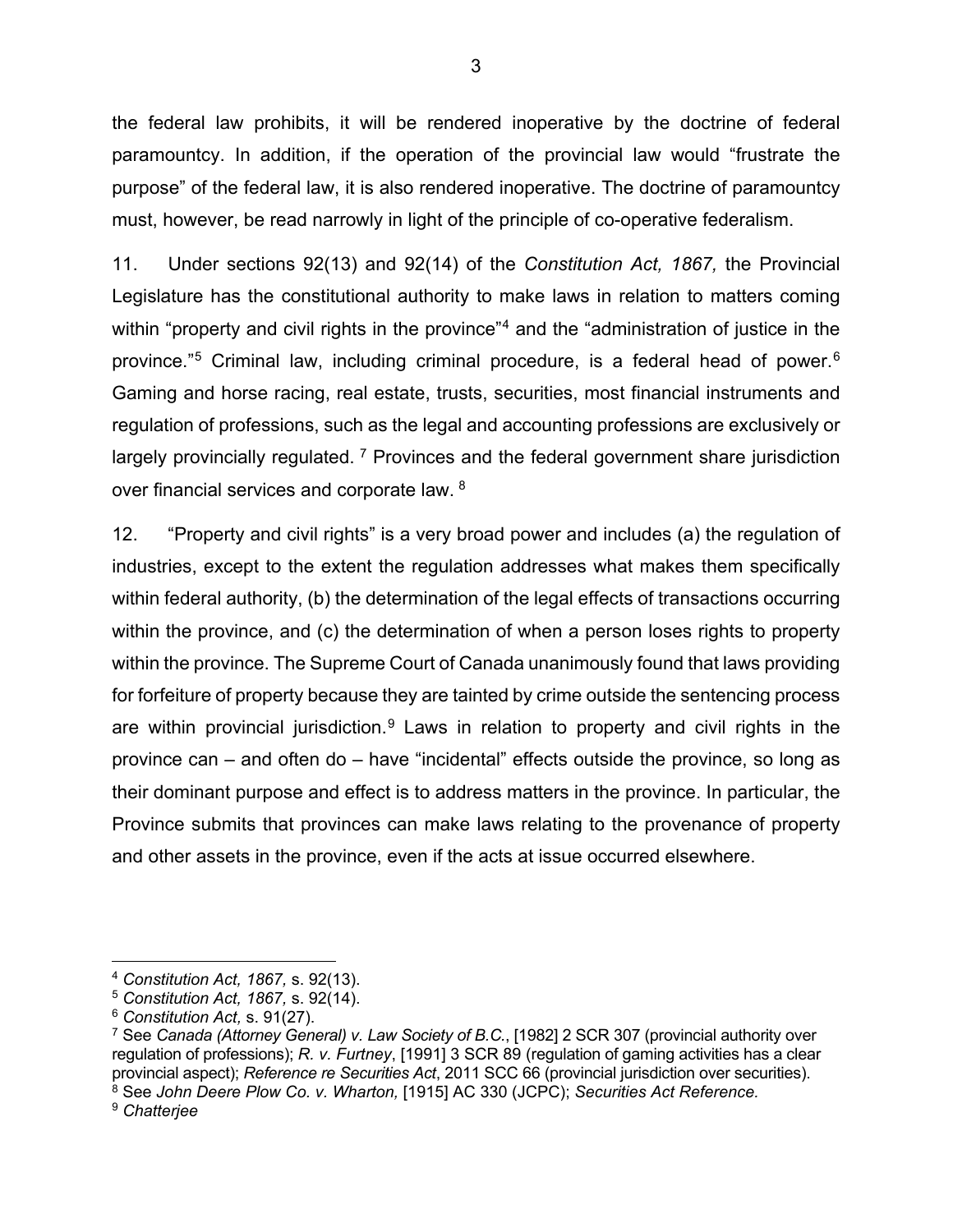13. Authority over the "administration of justice" includes authority over all aspects of the criminal justice system, not embraced by section 91(27) of the *Constitution Act, 1867*. Enforcement of criminal law – through policing and prosecution – has since Confederation been primarily provincial.<sup>10</sup>

# **PART IV - Framework for Analysis –** *Canadian Charter of Rights and Freedoms*

14. The *Charter* guarantees the rights and freedoms in it subject to reasonable limits that are prescribed by law and can be demonstrably justified in a free and democratic society under section 1. It does not address property rights. As the Cromwell Opinion states, the *Charter* applies to all entities coming within the definition of "government" in section 32 of the *Charter,* but not all rights and freedoms apply to all government action.

15. In considering the protections against self-incrimination under sections 7 and 13 of the *Charter* and the protections against unreasonable search and seizure under section 8 of the *Charter,* it is necessary to distinguish four situations.

16. Information obtained in the course of a civil or administrative process and used in that process. There is no right against self-incrimination in such processes. Section 8 of the *Charter* applies to searches and seizures that infringe the reasonable expectations of privacy of individuals in thes processes, but (a) those expectations are not treated the same way as in criminal investigations and (b) what is "reasonable" is determined in the civil/regulatory context.

17. Information obtained in an investigation or prosecution of a criminal or *quasi*criminal offence and used in *that* process. Targets of such investigations have rights against self-incrimination and searches or seizures are presumed to require authorization by a warrant or exigent circumstances.

18. Information obtained in the course of a civil or administrative process, and subsequently provided to those responsible for investigating a criminal or *quasi*-criminal offence. Section 13 of the *Charter* provides a use immunity for testimony in most

<sup>10</sup> *Di Iorio v Warden of the Montreal Jail,* [1978] 1 SCR 152 at p. 200, Dickson J.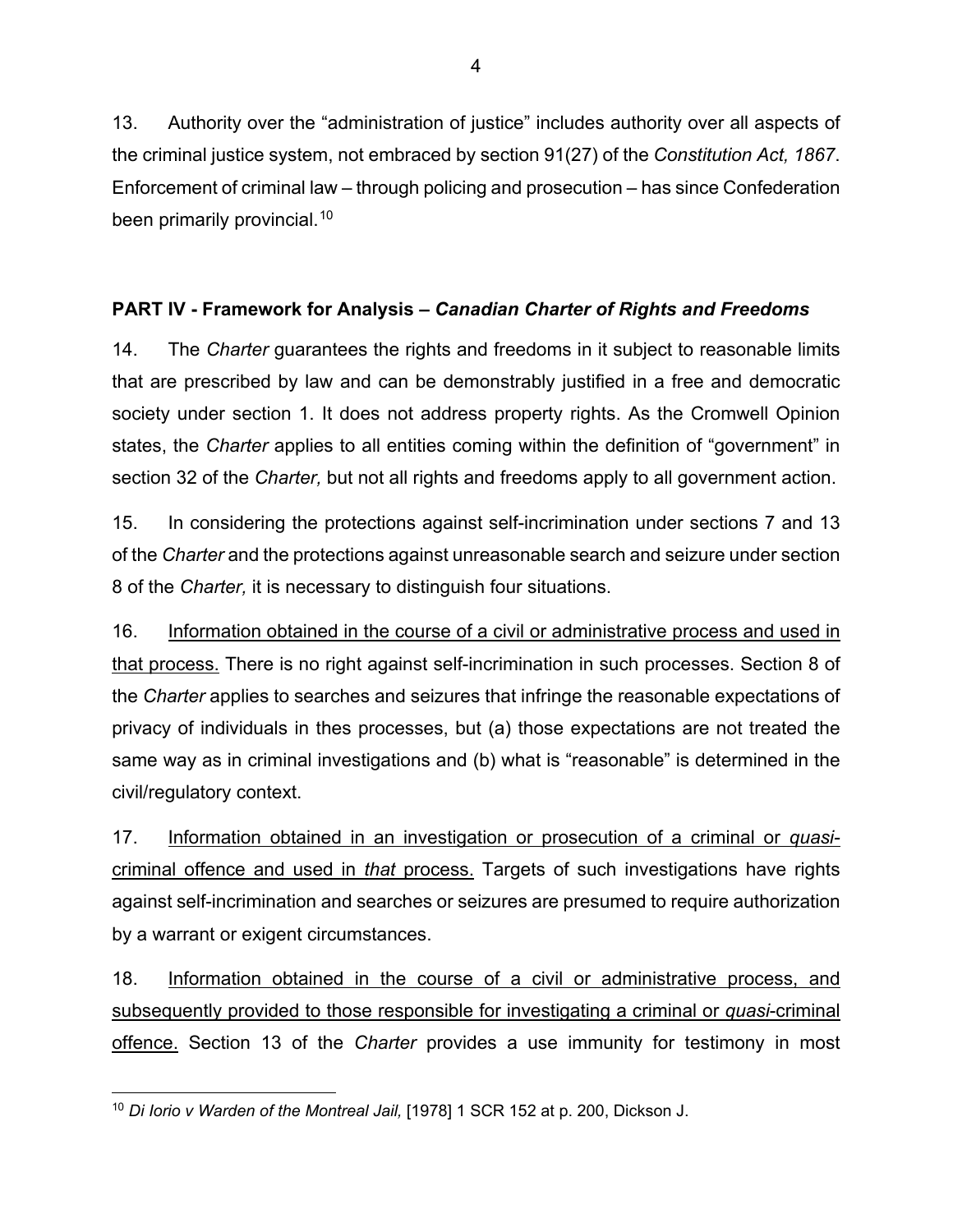subsequent criminal proceedings. Section 7 provides additional use immunities in some situations.

19. Information obtained in the investigation or prosecution of a criminal or quasicriminal offence and provided to those responsible for a civil or administrative process. In this case, there is no distinct constitutional issue created by the sharing of the information. If the evidence was originally obtained contrary to the *Charter,* it may be excluded in the civil or administrative proceeding under section 24(2) of the *Charter*. The application of the factors relevant to whether the administration of justice will be brought into disrepute by the use of the evidence may be different depending on the proceeding in which it is intended to be used.

### **PART V - Submissions on Opinion of the Honourable Thomas Cromwell**

20. The Province agrees with the Cromwell Opinion that the *Civil Forfeiture Act* is validly enacted provincial legislation under section 92(13) of the *Constitution Act, 1867.*  The Province also agrees that it follows that legislation empowering the courts to require persons to provide pre-action disclosure of the source of their wealth if relevant to adjudication under the *Civil Forfeiture Act* would be within provincial jurisdiction.11

21. In general, statutory provisions requiring persons to provide information relevant to the statute are classified in relation to the same head of power as the underlying legislation or are considered ancillary powers.<sup>12</sup>

<sup>11</sup> In *Chatterjee v. Ontario (Attorney General)*, 2009 SCC 19, the Supreme Court of Canada held that civil forfeiture laws – laws whose dominant effect is creating a property-based "authority to seize money and other things shown on a balance of probabilities to be tainted by crime" is within provincial competence where the purpose is to "take the profit out of crime and deter its present and would-be perpetrators. 17. As the Cromwell Opinion notes, one element of the definition of an "instrument of unlawful activity" under section 1 of the Civil Forfeiture Act was held to be unconstitutional in a decision that is now under appeal: *British Columbia (Director of Civil Forfeiture) v Angel Acres Recreation and Festival Property Ltd.*, 2020 BCSC 880. The Province agrees with the Cromwell Opinion that the resolution of this issue has nothing to do with the matters before the Commission.

<sup>12</sup> *Reference re Assisted Human Reproduction Act*, 2010 SCC 61 at para. 141, McLachlin CJC (in dissent, but not on this point)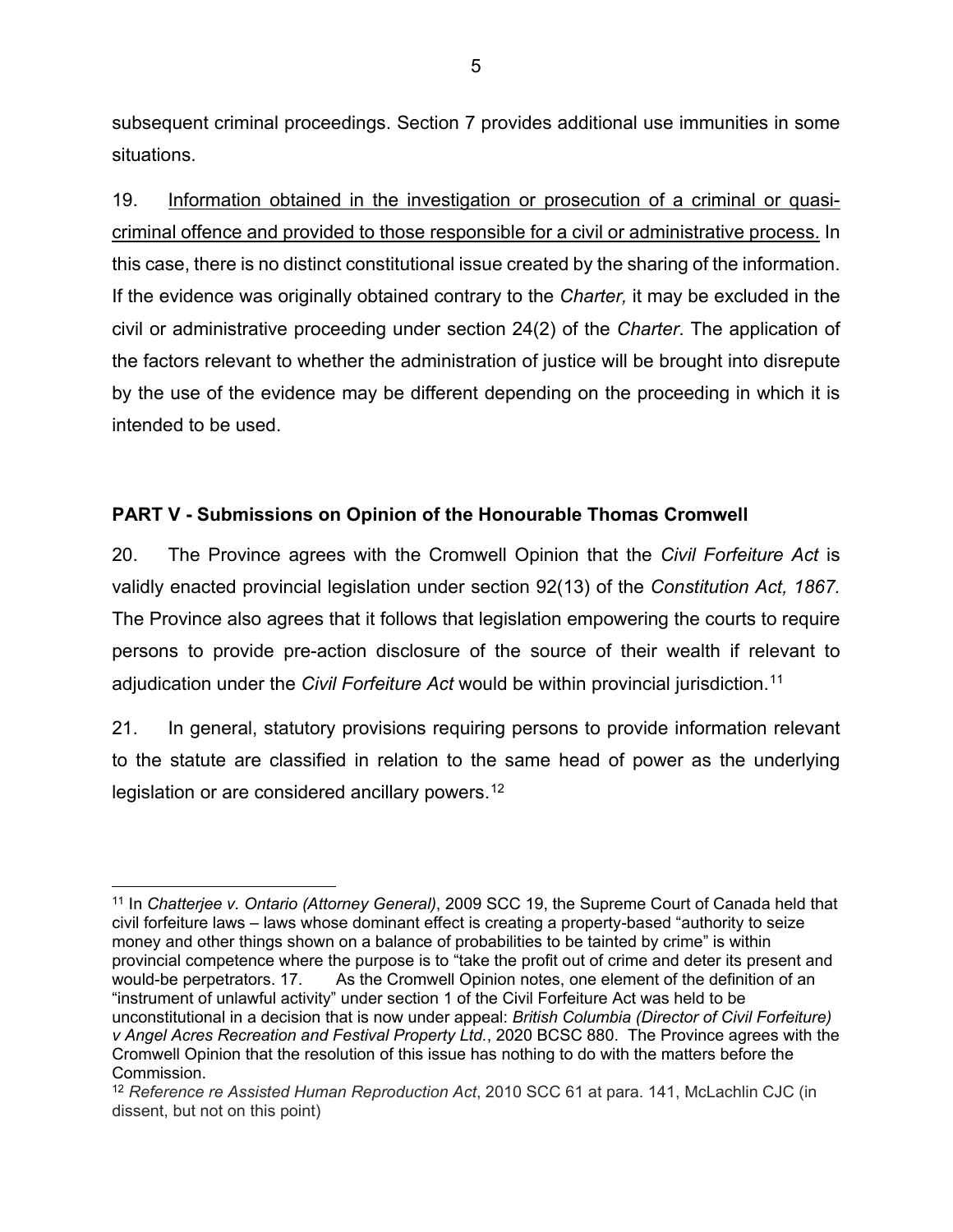22. The courts of equity developed applications for pre-action discovery, known as *Norwich* orders.13 The availability of equitable orders is generally within provincial jurisdiction. These have been adopted in Canada in statutory contexts, such as patent litigation.<sup>14</sup>

23. If the dominant purpose of a court order requiring a person to disclose information is for the investigation of a criminal offence, it is in relation to criminal procedure and it would be up to Parliament to create the power. But if the dominant purposes of the order is to enforce a provincial offence, then the province has authority to create the power.

24. The Province respectfully disagrees with the analysis contained in the Cromwell Opinion on the implication of the division of powers on the availability of pre-action disclosure orders against "politically exposed persons", i.e., persons whose public functions have provided unusual opportunities to accumulate unlawful wealth.15

25. Liability of politically exposed persons to orders requiring them to explain the provenance of their property or other assets in British Columbia would reflect a legislative judgment that these persons are at greater risk of having property or other assets in British Columbia that are derived from unlawful activity. As *Chatterjee* establishes, provincial jurisdiction over that issue does not depend on where the unlawful activity took place, but where the property or other asset is located.

26. Where the validity of provincial legislation is challenged on the basis that it violates territorial limitations on provincial legislative competence, the analysis centres on the pith and substance of the legislation. If its pith and substance is in relation to matters falling within the field of provincial legislative competence, the legislation is valid. Incidental or ancillary extra-provincial aspects of such legislation are irrelevant to its validity.<sup>16</sup> In the case of tangible property, including real property, provincial jurisdiction is established by the

<sup>13</sup> *Norwich Pharmacal Co. v. Customs & Excise Commissioners*, [1974] AC 133 (UKHL).

<sup>14</sup> *Glaxo Wellcome PLC v. M.N.R.*, [1998] 4 FC 439 (CA). There is an *obiter* discussion of the availability of *Norwich* orders in civil forfeiture in *British Columbia (Director of Civil Forfeiture) v. Hells Angels Motorcycle Corporation*, 2014 BCCA 207 at para. 26. *Norwich* orders have been obtained in forfeiture contexts in unreported cases.

<sup>15</sup> Cromwell Opinion, paragraph 87.

<sup>16</sup> *Imperial Tobacco* at para. 28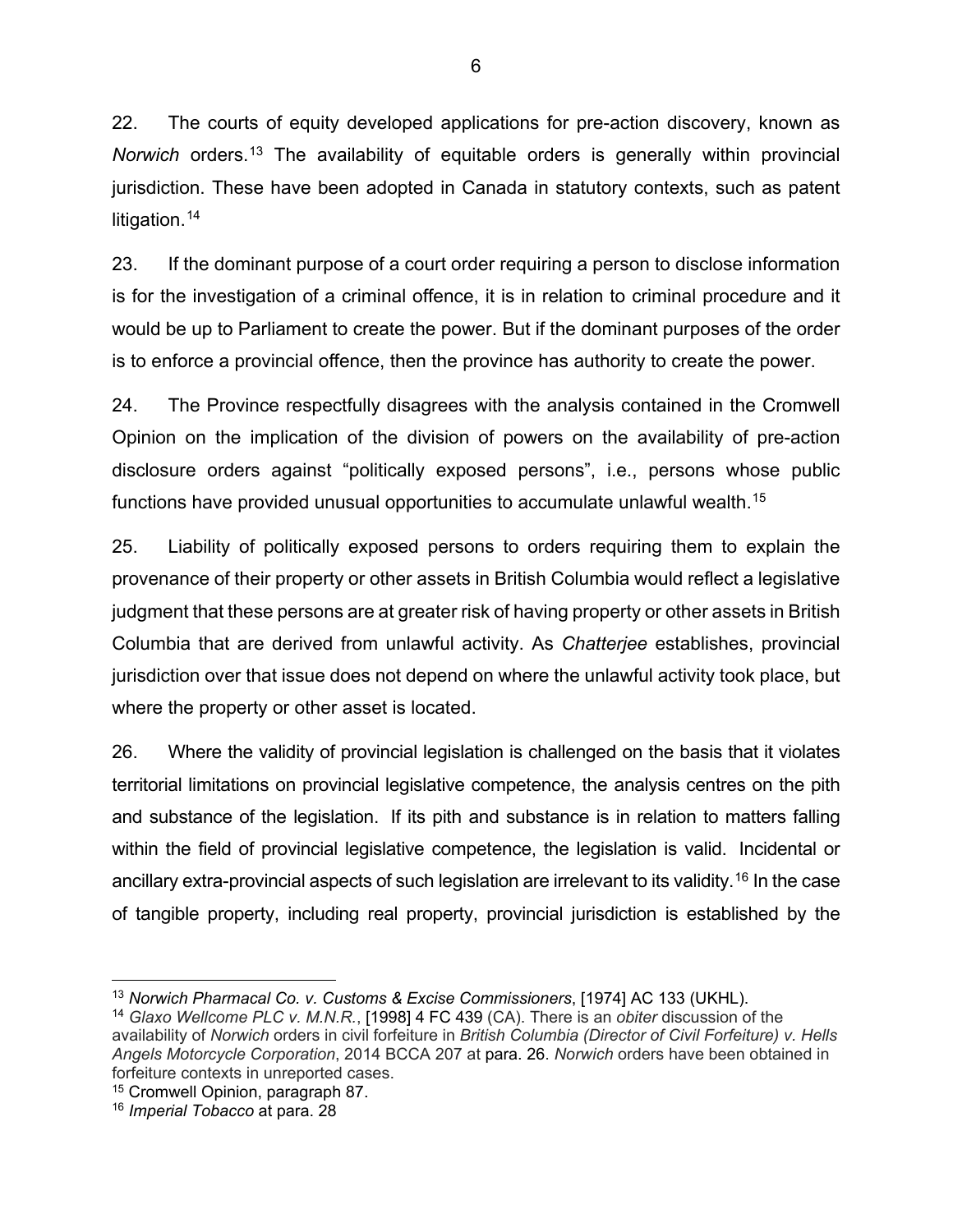location of the property.<sup>17</sup> The incidental effect that this could assist other jurisdictions in enforcing corruption or other laws is consistent with provincial jurisdiction.<sup>18</sup>

27. If persons with prominent public functions in *any* jurisdiction use these positions to acquire illicit wealth and invest it in British Columbia, this distorts the market in British Columbia, causes other harms and is a legitimate issue of provincial concern.

28. The Province disagrees with the Cromwell Opinion's analysis of the relationship between the province's jurisdiction over "property and civil rights" under section 92(13) of the *Constitution Act, 1867* and Parliament's jurisdiction in relation to "Naturalization and Aliens" under section 91(25). The scope of the federal authority over "aliens" is limited to "their essential status" and is analogous to federal authority over federally-incorporated companies.19 It is definitely not an immunity from generally applicable provincial laws. A law that has special provisions for non-Canadian nationals or a subclass of them is only "in relation to aliens" if it "trenches upon their capacity". 20 Even a provincial law that prohibited non-citizens from owning real property in the province was upheld by the Supreme Court of Canada.<sup>21</sup> A provision similar to the UWOs of the United Kingdom or Ireland enacted by a province in support of a civil forfeiture proceeding would not trench on the legal capacity of a politically exposed person who was a foreign national.

29. While the Federal Crown does have a prerogative power to enter into international relations with other states, this does not in itself change the division of legislative authority.22 This is an *executive* authority and does not limit provincial *legislative* authority. A federal statute enacted under Parliament's authority over foreign relations might, in some cases, be paramount over provincial law, if there is an operational conflict or if the

<sup>17</sup> *Imperial Tobacco* at para. 29.

<sup>18</sup> *Global Securities Corp. v. British Columbia (Securities Commission)*, [2000]

<sup>1</sup> S.C.R. 494, 2000 SCC 21

<sup>19</sup> Li v. British Columbia, 2021 BCCA 256 at para. 66.

<sup>20</sup> *Li* at para. 68.

<sup>21</sup> *Morgan v. Prince Edward Island (Attorney General)*, [1976] 2 S.C.R. 349.

<sup>22</sup> *Attorney-General for Canada v. Attorney-General for Ontario*, [1937] A.C. 326 (P.C.) [*Labour Conventions Reference*], affirmed in *Reference re Pan*-*Canadian Securities Regulation*, 2018 SCC 48 at para. 66.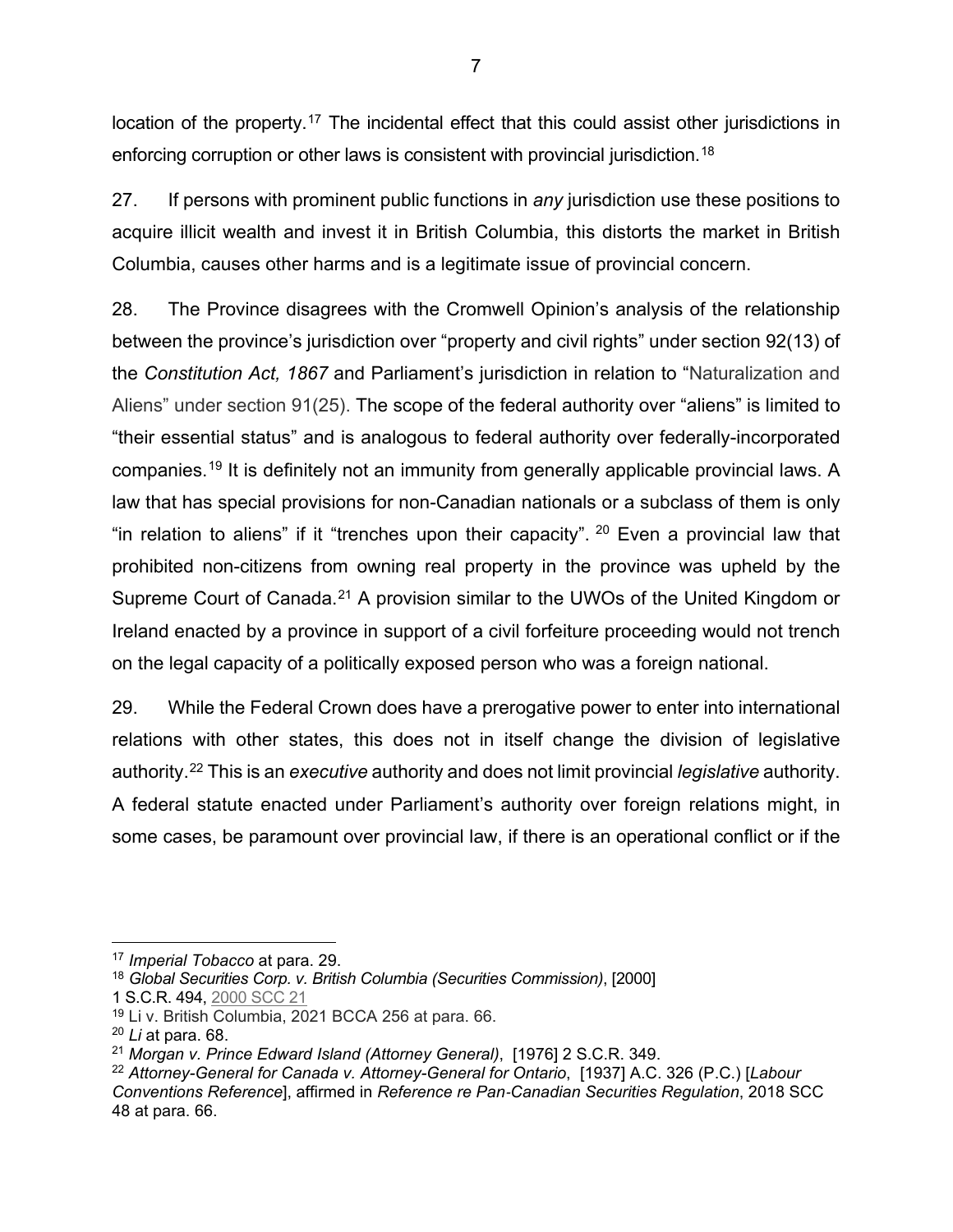provincial law frustrates the federal purpose. However, no federal statute grants all politically exposed persons immunity from provincial law.23

### The *Charter* and the Provision of Information in Civil and Administrative Proceedings

30. The Province agrees that if a person has a reasonable expectation of privacy in documents, a court order requiring that person to disclose those documents to a government official will be a "search" or "seizure" and therefore a law authorizing such compelled disclosure would have to be "reasonable" to comply with section 8 of the *Charter*. The Province also agrees that the stringent requirements of reasonableness in the criminal context would not apply in a civil or regulatory context. Whether a statutory power providing for a search or seizure is "reasonable" depends on whether in the particular situation covered by the law the public's interest in being left alone by government must give way to the government's interest in intruding on the individual's privacy in order to advance its goals.<sup>24</sup>

31. A court making this determination would consider whether the property owner is given notice of the application and, if not, what the circumstances are in which lack of notice is justified. It would consider the legal standard for granting the application. Outside the criminal context, there would *not* generally be a requirement of reasonable grounds to believe that the order will result in evidence of an unlawful act. Finally, it would consider the consequences if the person fails to abide by the order. While the Cromwell Opinion presumes that these would involve incarceration, if the consequences are purely financial and do not involve incarceration, an order power would be more likely to be found to be reasonable. Even in the administrative or civil context, a seizure of evidence can only be "reasonable" if its reliability can be tested.  $25$  However, if the information is used in an

<sup>23</sup> For example, the *State Immunity Act*, RSC 1985, c. S-18 provides certain immunities to foreign states and their agencies, but not in relation to commercial activities. In the Attorney General's view, it is unnecessary for the Commission to consider this kind of issue in making recommendations. <sup>24</sup> *Hunter v. Southam* at pp. 159-60.

<sup>25</sup> *Goodwin v. British Columbia (Superintendent of Motor Vehicles),* 2015 SCC 46 at para. 67-68.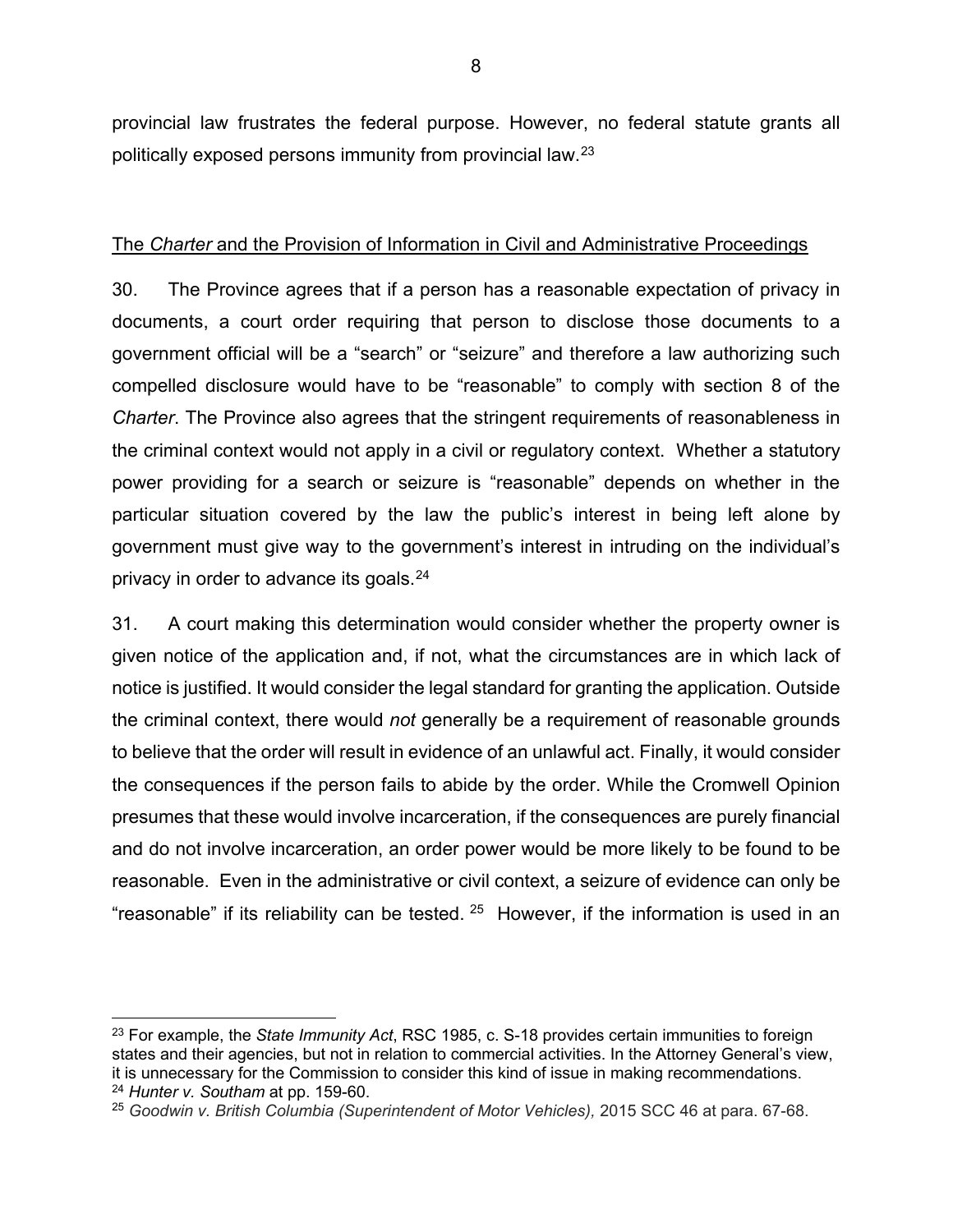adversarial civil proceeding with full ability to call evidence to contextualize and challenge the evidence, then this should meet any constitutional reliability thresholds.

32. The Province respectfully disagrees with the comment at paragraph 142 of the Cromwell Opinion that "it is likely that forfeiture of property as proceeds of crime" is a "seizure" within the meaning of section 8. Such a holding would contradict decades of jurisprudence. It would have the effect of constitutionalizing property interests, even in a context where the common law itself would not, namely where the interest is obtained as a result of wrongdoing.26 Despite footnote 169 of the Cromwell Opinion, the British Columbia courts have ruled that forfeiture and interim preservation under the *Civil Forfeiture Act* is *not* a "seizure" within the meaning of section 8.<sup>27</sup> This followed a decision by the Alberta Court of Appeal that expropriation is not a "seizure."28 In the *Laroche*  decision, relied on by the Cromwell Opinion, the Supreme Court of Canada cautioned against an overbroad reading of "seizure" in section 8 that would create a "constitutional guarantee of property rights which was deliberately not included in the *Charter.*"29 The Court adopted and underlined the proposition that "where property is taken by governmental action for reasons other than administrative or criminal investigation a 'seizure' under the *Charter* has not occurred."30 More recently, employing the analysis in *Laroche,* Justice Jackson held that freezing orders of assets under securities legislation do not constitute "seizures" within the meaning of section  $8<sup>31</sup>$  What is constitutionally guaranteed under section 8 is a protection against unreasonable violations of expectations of privacy, not property. The Province therefore submits that the forfeiture of property is not even arguably a "seizure" under section 8.

<sup>&</sup>lt;sup>26</sup> Cleaver v. Mutual Reserve Fund Life Association [1892] 1 Q.B. 147 (C.A.), followed in Lundy v. *Lundy* (1895), 24 SCR 650 (manslayer not eligible under will)

<sup>27</sup> *Fischer* at para. 32.

<sup>28</sup> *Becker v. Alberta*, 1983 ABCA 161, followed, in the civil forfeiture context, in *British Columbia (Director of Civil Forfeiture) v. Fischer,* 2010 BCSC 568 at para. 32-33.

<sup>&</sup>lt;sup>29</sup> Quebec (Attorney General) v. Laroche, 2002 SCC 72 at para. 52.

<sup>30</sup> *Laroche* at para. 53, citing S. C. Hutchison, J. C. Morton and M. P. Bury, *Search and Seizure Law in Canada* (loose-leaf), at p. 2-5.

<sup>31</sup> *British Columbia (Attorney General) v BridgeMark Financial Corp.*, 2021 BCSC 1459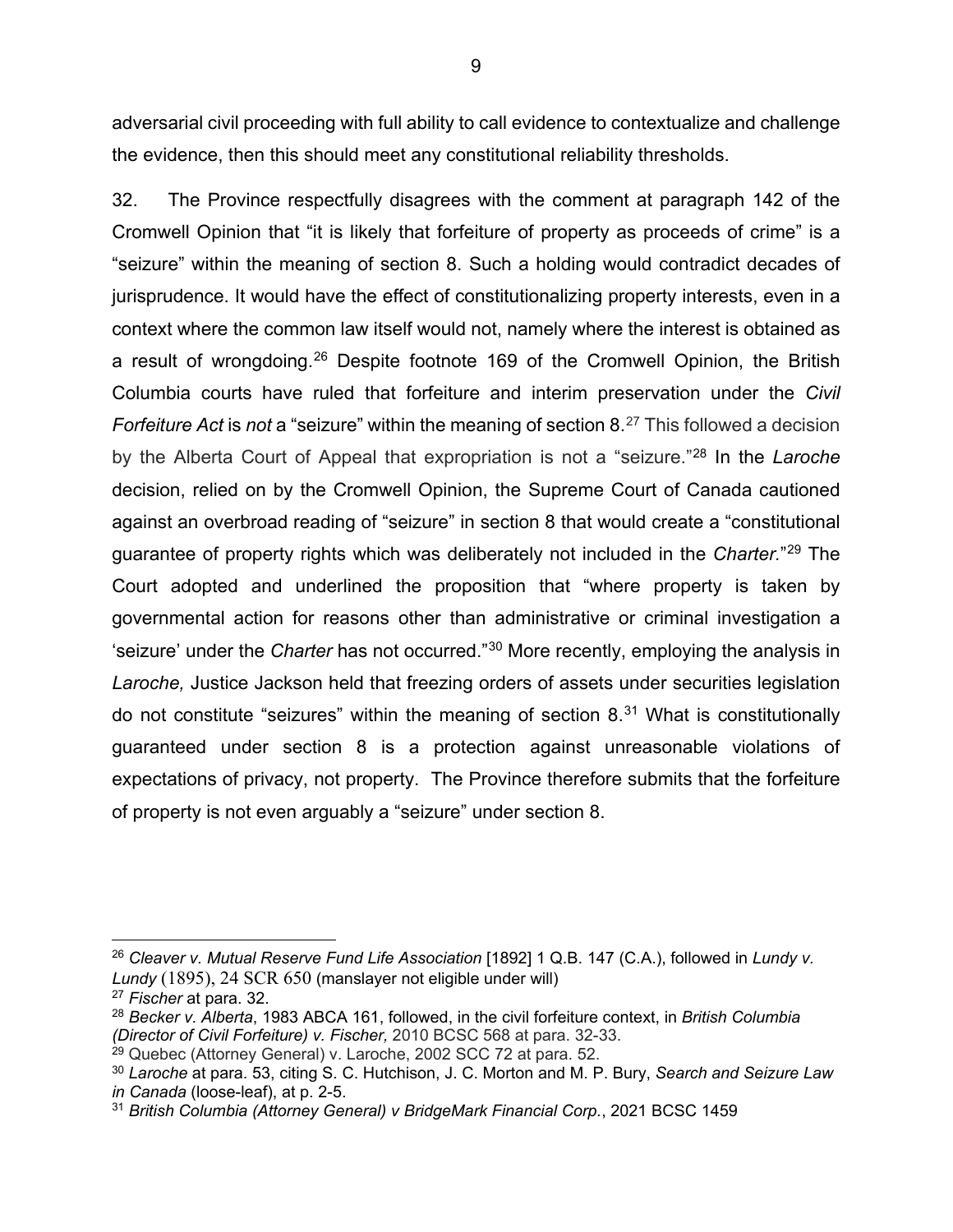#### Information Sharing

33. The Province disagrees with the proposition that mixing law enforcement and civil or regulatory officials in a common organization is or could be *ultra vires* the province. Policing is generally provincial under the province's authority over the administration of justice under s. 92(14) of the *Constitution Act, 1867*. In many regulatory situations, there is a mix of administrative and investigatory functions within the same organization. Securities, environmental, competition and taxation regulators are examples. It is beyond the scope of this submission whether a similar approach would be desirable in addressing proceeds of unlawful activity, but it would not be outside the legislative jurisdiction of the province. This is clear from the fact that most policing and all civil forfeiture are within the jurisdiction of the province now.

34. The Province agrees with the Cromwell Opinion that information flowing from law enforcement to civil or administrative authorities, including civil forfeiture, does not raise *Charter* issues, but that information flowing from civil or administrative authorities to those investigating criminal or *quasi*-criminal offences must respect the principles laid out in Jarvis<sup>32</sup> and *Nolet*.<sup>33</sup> If there is sharing from a civil or administrative authority to criminal or *quasi*-criminal investigatory authorities, a delineation must be made between information obtained for the dominant purpose of civil or administrative liability and information obtained for the dominant purpose of penal liability. While these issues could be managed, they would need to be and an advantage of organizational independence is that the distinction is clearer. However, as the Cromwell Opinion notes, it is not *per se*  contrary to the *Charter* for the same organization to fulfill both functions.

<sup>32</sup> *R. v. Jarvis*, 2002 SCC 73

<sup>33</sup> *R. v. Nolet*, 2010 SCC 24.